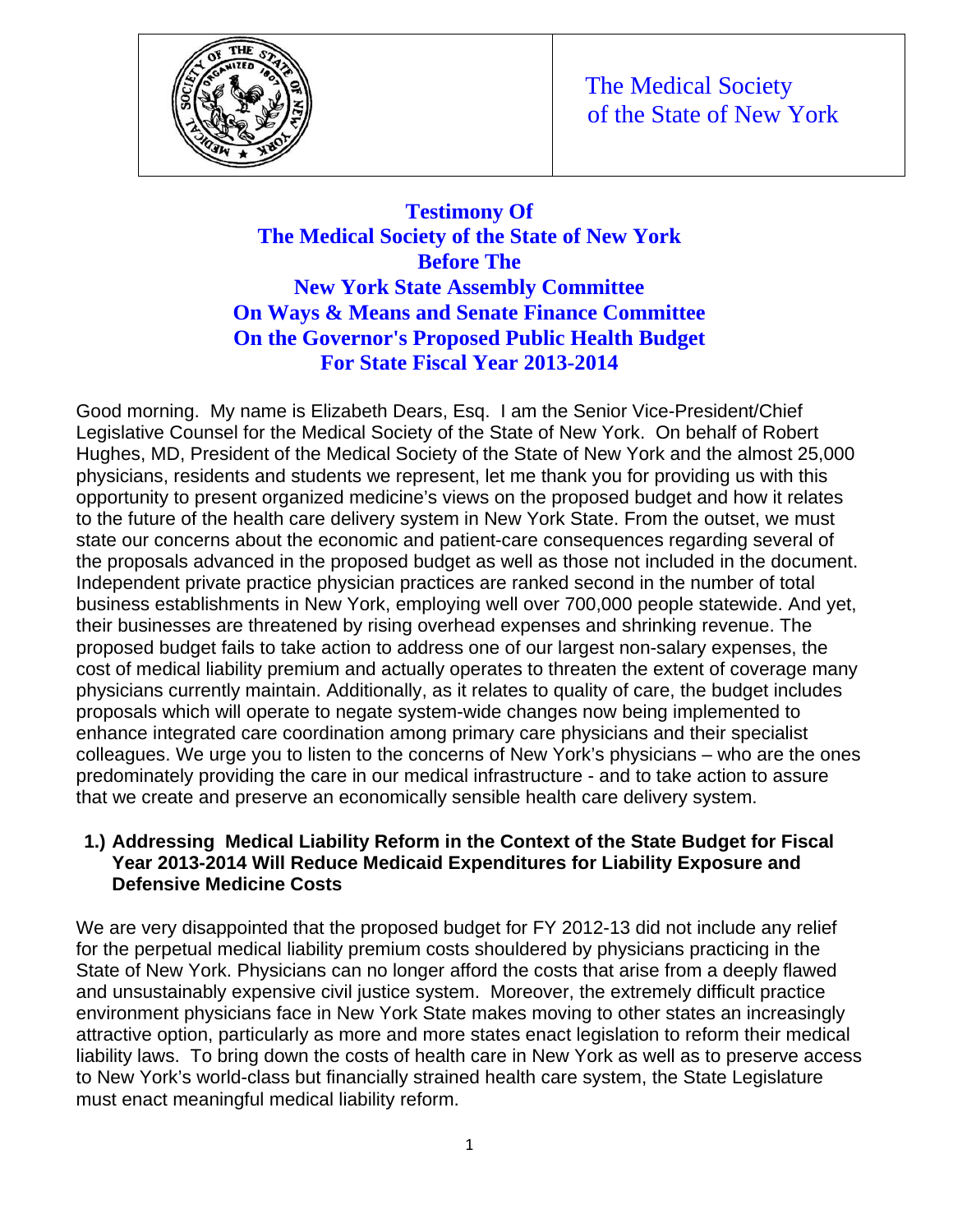The Texas Medical Liability Trust, the largest medical liability insurer in Texas, recently reduced premiums to physicians for the tenth straight year since the enactment of comprehensive medical liability reform legislation in Texas 2003. 90% of Texas physicians have seen a minimum 30% reduction in their premiums since 2003 according to the Texas Alliance for Patient Access. In Los Angeles, California, in a state where strong medical liability reforms were enacted in the mid-1970s, OB-GYNs pay less than 1/3 the premiums that New York physicians pay. As noted below, in both these states, medical liability premiums have gone down significantly since 2003 while the opposite has occurred in New York.



*Source: Medical Liability Monitor, 2011* 

Liability premiums for New York physicians went up 55-80% from 2003 to 2008, and went up an average additional 5% in 2010 and an additional 3% in 2012 (for some physicians it was significantly higher). Many New York physicians now pay premiums that far exceed \$100,000 and some even exceed \$200,000. For example, for just a single year of coverage, the cost of medical liability coverage for the 2012-13 policy year was:

- \$306,393 for a neurosurgeon in Nassau and Suffolk counties;
- \$171,275 for an OB-GYN in Bronx and Richmond counties;
- \$116,989 for a general surgeon in Kings and Queens counties; and
- \$109,019 for a vascular surgeon or cardiac surgeon in Bronx and Richmond counties

With continuing downward pressure from health insurance companies and government payors to reduce payments for patient care, the costs currently paid by New York physicians for their medical liability premiums are not sustainable. Something has to give. It is imperative that we reduce the direct and indirect costs of medical liability as a way to bring down the costs of New York's extraordinarily expensive Medicaid program. It is important to remember, furthermore, that New York's out of control liability system has created a "defensive medicine" culture which significantly increases health system costs well beyond the impact of direct premium costs. Other states are passing measures to assure patients can continue to access necessary physician care. For example, in 2011, three more states, North Carolina, Oklahoma and Tennessee, enacted laws to provide meaningful limits on non-economic awards in medical liability actions bringing to over 30 the number of states which have enacted such limitations. The time for change is now!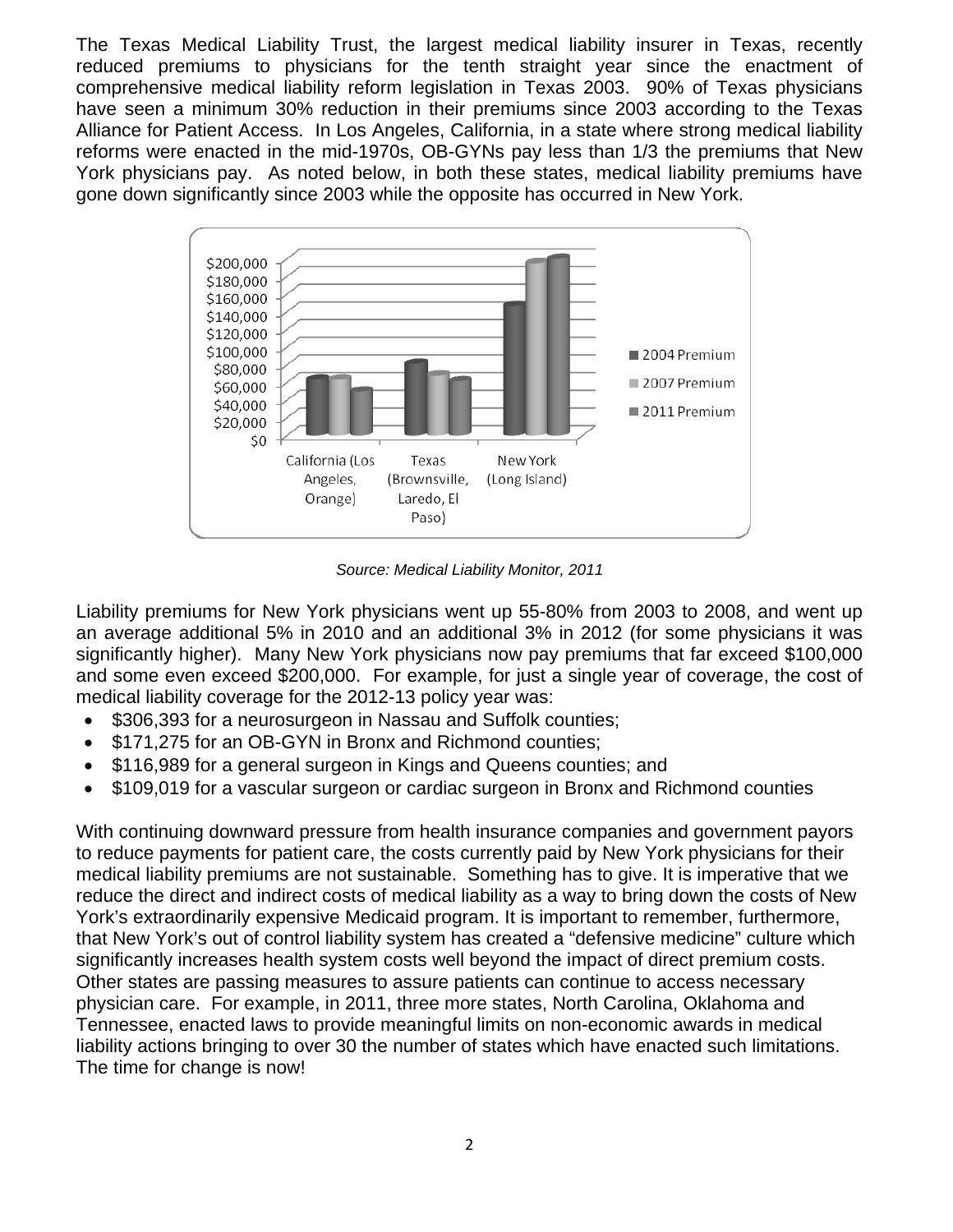While the Governor's proposed budget for FY 2011-12 included meaningful tort reform including a cap on pain and suffering along with a medical indemnity fund (MIF), the final budget included only the MIF. It has been reported to us that the MIF has had a positive impact on hospital medical liability premiums, reducing what hospitals pay for medical liability coverage by as much as 20%. The MIF, however, had absolutely no impact on physician liability rates.

Physicians cannot continue to bear the brunt of this liability cost. While we know from the experience of other states, that a cap on pain and suffering if enacted here would result in a meaningful reduction in physician premium costs, we are open to examining a number of different approaches provided that the ultimate objective of reducing New York physicians' extraordinarily medical liability cost burden is addressed. Some alternative approaches include: (1) require disclosure of the identity and deposition of an expert witness prior to trial; (2) require that a physician consulted for a Certificate of Merit be identified, be of the same specialty as the physician against whom the suit is filed and be required to file a certification statement; (3) protect physicians who express sympathy to a patient for an unanticipated outcome from having such statement used against the physician in any subsequent litigation that may arise; and (4) extend existing confidentiality protections to all statements and information volunteered at peer-review quality assurance committees. Enactment of these reforms will result in a modest impact on physician liability premium costs. Importantly, however, these reforms will demonstrate to physicians across this State that State leaders understand the cost burden they shoulder and are willing to take incremental steps to lessen their liability cost while assuring procedural fairness within the civil litigation system and enhanced quality of care through the peer review process.

#### **2.) Continue an Adequately Funded Excess Medical Liability Program for Physicians Traditionally Covered and Physicians New to Practice**

Exacerbating the problems faced by physicians due to the failure to address the physician liability burden is proposed changes to the Excess Liability Insurance Program that will cause many physicians – including physicians who treat the most high-risk patients – to be unable to secure coverage under the program.

The proposed budget would continue the Excess Medical Liability Insurance Program but would reduce its appropriation for this already underfunded program by \$12.7 million and dramatically restrict eligibility for the Excess coverage. Specifically, the budget proposes to limit eligibility for Excess coverage to a physician or dentist who (i) has professional privileges in the general hospital that is certifying the physician's or dentist's eligibility; (ii) from time to time provides emergency medical or dental services, including emergency medical screening examinations, treatment for emergency medical conditions, including labor and delivery, or treatment for emergency dental conditions to persons in need of such treatment at the general hospital that is certifying their eligibility; (iii) accept Medicaid; and (iv) (1) has in force coverage under an individual policy or group policy written in accordance with the provisions of the insurance law from an insurer licensed in this state to write personal injury liability insurance, of primary malpractice insurance coverage in amounts of no less than \$1.3M/\$3.9M or, (2) is endorsed as an additional insured under a voluntary attending physician ("channeling") program previously permitted by the superintendent of insurance and covering the same time period as the equivalent excess coverage. The language also requires coverage of the highest risk physicians by category and region on a first-come basis. This proposal is envisioned "to enable community hospitals to attract doctors in high-need, high-risk specialties to address health care access concerns". Frankly, we are concerned that it will actually make it harder to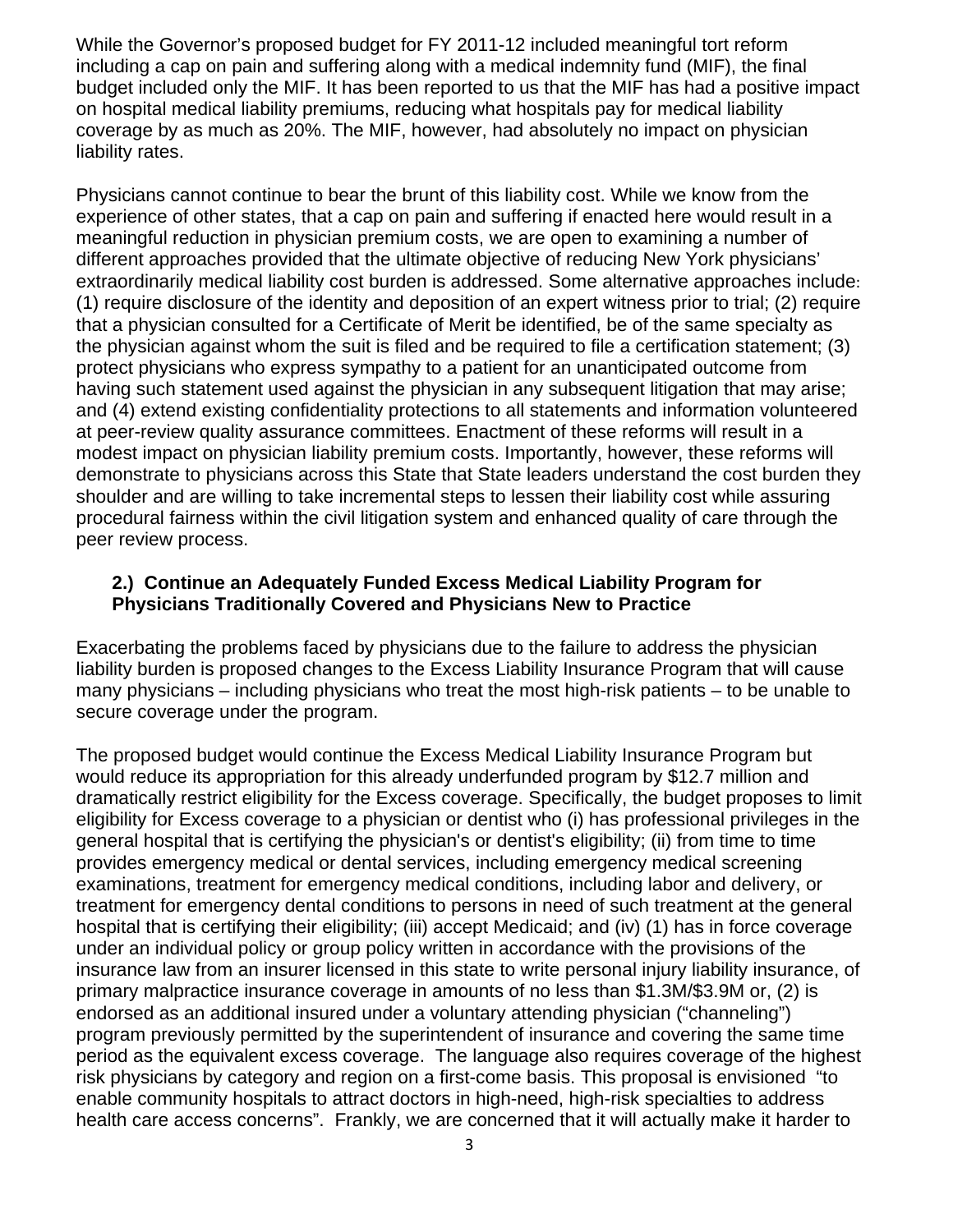assure the availability of physicians to provide high risk care. It will operate to cause physicians who currently provide on-call specialty services in the emergency room to refuse to do so. New York's Medicaid program has for decades paid physicians a pittance for their service to the Medicaid beneficiary. We recognize that the program is changing, but its payment levels remain far too low for physicians to participate in any substantial way. Many physicians, some of whom include neurosurgeons, surgeons, orthopedic surgeons and plastic surgeons, provide on-call services, in safety net hospitals but simply do not bill Medicaid for reimbursement. If they must participate in Medicaid, many have indicated they will drop on-call service to these institutions. Surely, that cannot be the goal of this proposal. Moreover, physicians who live near contiguous states, may be encouraged to seek positions in those other states. For other physicians, it could impose a huge new cost burden to purchase the coverage privately or risk losing their assets every time they see a patient. Again this proposal threatens the availability of needed care and threatens the jobs these physicians provide in the communities in which their practices are located.

It is important to understand the historical underpinnings of this program. The Excess Medical Liability Insurance Program was created in 1985 as a result of the liability insurance crisis of the mid-1980's to ease concerns among physicians that their liability exposure far exceeded available coverage limitations. This fear continues even today. The size of verdicts in New York State has increased exponentially. From 1999-2005, 59% of all verdicts exceeded \$1 million, thereby making the continuation of the Excess liability coverage even more essential today than when first authorized. Consequently, approximately 25,000 physicians currently have excess coverage. The cost of the program since its inception in 1985 has been met by utilizing public and quasi-public monies. Beginning January 1, 2002, monies from the Health Care Reform Act's (HCRA's) tobacco control and initiatives pool were allocated to fund the cost of this program. The Excess program was extended until June 30, 2014.

The program has always been viewed as a "substitute" for comprehensive medical liability reform. The severity of the liability exposure levels of physicians makes it clear that the excess protection is essential, especially to physicians who have had such coverage until now. Given the realities of today's aggressive constraints on physician incomes and the downward pressures associated with managed care and government payors, the costs associated with the Excess coverage are simply not assumable by most physicians in today's environment. The ability of a physician to maintain even the primary medical liability coverage is increasingly compromised as a result of escalating costs and decreasing reimbursement. Absent meaningful reform of the dysfunctional tort system, the continuation of a properly funded Excess program which provides coverage to all physicians who have traditionally received such coverage as well as physicians new to practice is critically necessary to prevent the liability disaster that was so narrowly averted in the mid-eighties.

### **3.) Eliminate Inappropriate Scope of Practice Expansion for Non-Physician Providers**

We are also very concerned by the opportunistic advocacy attempts by certain non-physician providers to use the budget crisis now facing the state to advance their effort to expand their scope of practice. Their attempt to camouflage this effort under the guise of cost-efficiency is misplaced. Such proposals can only be appropriately considered through the spectrum of quality of care. Although nurses, nurse practitioners, physician assistants, pharmacists and other non-physician providers are competent within their own fields, they should not be allowed to work in areas beyond their competence and training and/or without an appropriate relationship with a physician. Specifically, with regard to nurse practitioners, the proponents of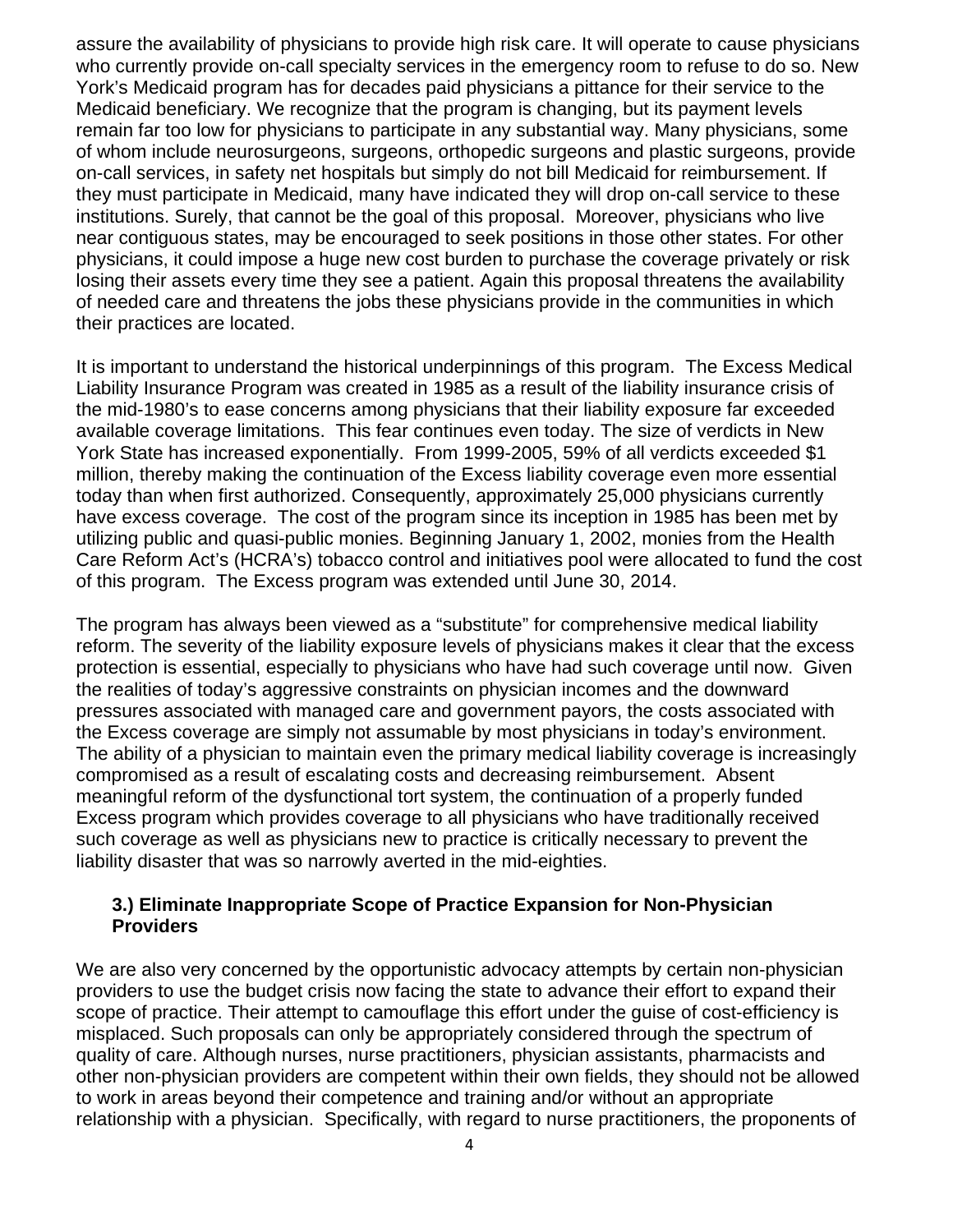independent practice for NPs argue that such a policy change would result in reduced health spending, presumably because NPs earn less than physicians. The Cochrane review suggests that this differential may be offset by increased utilization of services and referrals by NPs. This assertion was confirmed in a study by the American College of Physicians that compared utilization rates among physicians, residents, and nurse practitioners in the Journal Effective Clinical Practice. "Researchers showed that utilization of medical services was higher for patients assigned to nurse practitioners than for patients assigned to medical residents in 14 of 17 utilization measures, and higher in 10 of 17 measures when compared with patients assigned to attending physicians. The patient group assigned to nurse practitioners in the study experienced 13 more hospitalizations annually for each 100 patients and 108 more specialty visits per year per 100 patients than the patient cohort receiving care from physicians". *The Question of Independent Diagnosis and Prescriptive Authority for Advanced Practice Registered Nurses in Texas: Is the Reward Worth the Risk?,* (Ramos, 2011).

The Governor's budget would eliminate the requirement for a written practice agreement or written practice protocols for nurse practitioners who provide only primary-care services as determined by the commissioner of health, but only if they demonstrate to the Department of Health that it is not reasonable to require such agreement or practice protocols. This language is preferable to legislation to eliminate the written practice agreement altogether. This language must be tightened to more clearly define the limited circumstances where a collaborative relationship requirement can be waived. We can fathom no instance where the quality of patient care can reasonably require the elimination of the written practice agreement and protocols.

The purpose of defining scope of practice in statute is to ensure that practitioners are only practicing within the parameters of their education and training and, if required, in a defined relationship with a physician. This provides protection and safety for patients in their care. These proposals would seriously endanger the patients for whom they care. Moreover, expansion of scope of practice for non-physician providers without an adequate educational base will inevitably increase health care costs – not decrease them. Nor will such proposals address our physician workforce shortage. Non-physician practitioners wish to practice in the very same regions of the state in which physicians now practice. Studies show clearly that they do not choose to practice in rural or urban underserved communities.

# **4.) Prevent the Proliferation of Retail Clinics**

The proposed budget would allow diagnostic and treatment centers owned by for-profit companies to be established to provide health care services within the space of a retail business operation, such as a pharmacy, a store open to the general public, or a shopping mall. They would be referred to as "limited service clinics." The Commissioner is required to promulgate regulations setting forth operational and physical-plant standards including: designation of the diagnoses and services that may be provided; a prohibition on providing care to children under two years of age; advertising guidelines; disclosure of ownership interests; informed consent; record keeping. The commissioner may consult with a work group composed of representatives from professional societies and others on how to strengthen and promote primary care, how to integrate services of limited-service clinics and health care providers, and how to appropriately transmit patient information.

Specifically, the budget language would permit publicly traded corporations to operate diagnostic or treatment centers through which health care services may be provided within a retail business including but not limited to a pharmacy, a store open to the general public or a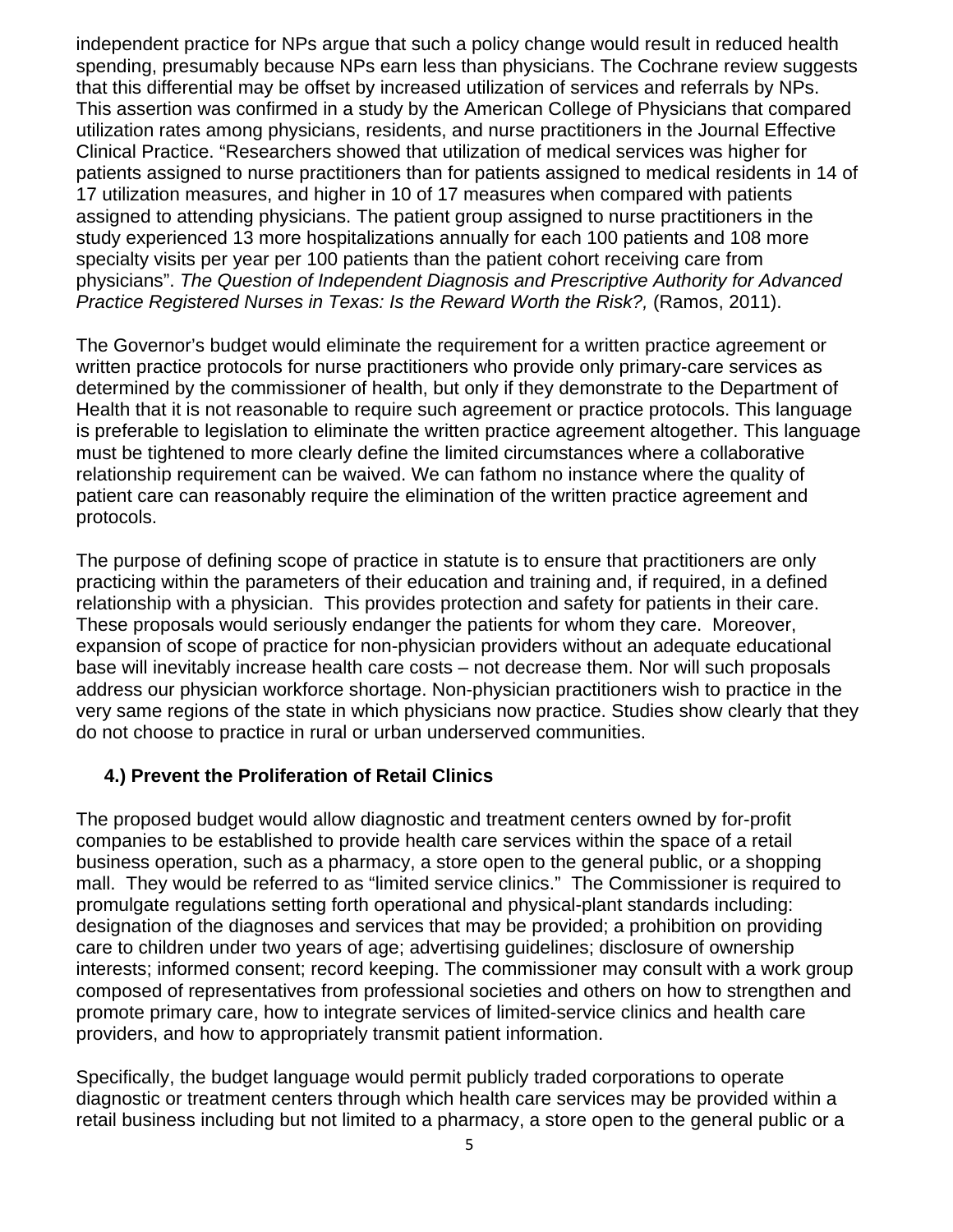shopping mall. Currently, while there are some physician offices which have co-located with pharmacies in New York, there is no overlapping ownership thereby protecting the sanctity of the doctor-patient relationship. This proposal would disrupt the independence of medical decision-making and the integrity of the doctor-patient relationship.

'Convenience care clinics' or 'retail clinics' operate in states outside New York in big box stores such as Walgreens or retail pharmacies such as CVS. They are a growing phenomenon across the nation, particularly among upper class young adults who live within a one mile radius of the clinic. These clinics are usually staffed by nurse practitioners or physician assistants and focus on providing episodic treatment for uncomplicated illnesses such as sore throat, skin infections, bladder infections and flu. Physicians feel strongly that retail based clinics pose a threat to the quality of patient care and to the ability of physician practices to sustain financially and should not be allowed to propagate in New York.

Unlike primary care physician practices, retail clinics provide just one primary care function: first contact care. We are concerned that retail clinics will harm continuity of care. Data from one study demonstrate that patients who visited retail clinics subsequently had less firstcontact care and less continuity of care with primary care physicians. *Retail Clinic Visits and Receipt of Primary Care, (*Reid, 2012)*.* Another study found it noteworthy that "a large fraction of patients at retail clinics continued to report that they did not have a primary care physician". *Visits To Retail Clinics Grew Fourfold From 2007 To 2009 Although Their Share Of Overall Outpatient Visits Remains Low, (*Mehrotra &Lave, 2012). While the budget language authorizes the Commissioner of Health to consult a work group of physicians and others concerning ways to enhance continuity of care and referrals to primary care physicians, this authority is permissive only. Moreover, retail clinics should not serve as replacement for a primary care physician.

While convenient to their clientele, retail clinics are not the most appropriate venue through which to provide care for the chronically ill, elderly and pediatric population. Individuals with chronic conditions taking multiple medications which could have harmful interactions with medications prescribed for acute conditions require the type of care coordination found in a private physician practice, not at a retail clinic. Similarly, the health needs of the elderly are complex and because retail clinics focus on episodic care, retail clinics are not an appropriate site of care for the elderly. Moreover, children are not adults and shouldn't be treated episodically. Treatment for a 'minor condition' enables the pediatrician to catch up on immunizations, identify undetected illness, discuss any problems with obesity or mental health and enhance their bond with the child and family.

Another concern is the potential conflict of interest posed by pharmacy chain ownership of retail clinics which provides implicit incentives for the nurse practitioner or physicians' assistant in these settings to write more prescriptions or recommend greater use of over-the-counter products than would otherwise occur. The same self-referral prohibitions and anti-kickback protections which apply to physicians are not applicable to retail clinics, raising the concern for significant additional cost to the health care system.

The retail clinic model of care delivery could lead to increased fragmentation of care and to the erosion of patient relationships with primary care physicians. This fragmentation could lead to missed diagnoses and missed opportunities for preventive services.

High quality of care requires ongoing care coordination among providers, necessitating a transfer of information to primary care providers after a patient has been seen at a retail clinic.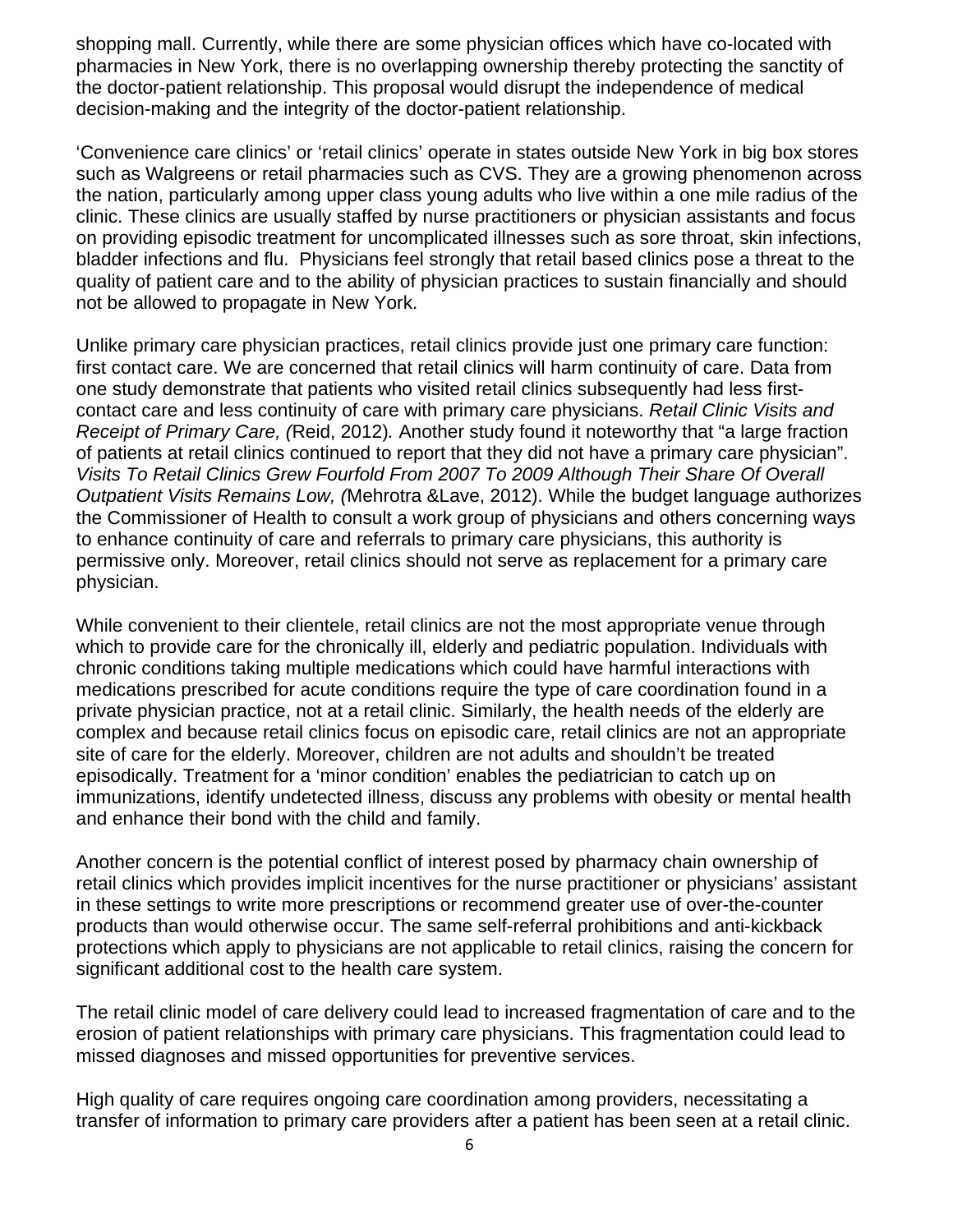Providing a patient with a printed record of the visit is not adequate to assure that the information reaches the primary care provider. And while EHRs are used in retail clinics, interoperability remains illusive.

It is significant that in 2008 more than twenty physician groups or hospital chains operated retail clinics, including Mayo Clinic and Geisinger Health Systems. Each retail clinic is linked to a primary care practice(s). In this integrated model, the retail clinic is the extension of the Patient Centered Medical Home. This type of model would enable the PCMH to offer extended hours and convenience for the patients served by the PCMH. This model is far preferable to the Minute Clinic model advanced as part of the aforementioned legislation which merely provides episodic care for services more commonly provided in urgent care or ER but at a lower price-point. Rather than only considering the cost of care, our developing system of care must at its core retain the care coordination and integrative structures of PCMH.

In New York State, section 2801-a(4)(e) provides as follows: "No hospital shall be approved for establishment which would be operated by a corporation any of the stock of which is owned by another corporation or a limited liability company if any of its corporate members' stock is owned by another corporation." The definition of a hospital in New York State would include a diagnostic and treatment center such as the limited service clinic proposed by this initiative. The only for-profit corporations/limited liability companies that are currently permitted to operate hospitals are corporations/companies owned by individuals. A very limited exception was enacted in 2007 to enable publicly traded companies to participate in the operation of dialysis facilities. This was advanced, however, only after significant study over several years by the NYS Department of Health and the State Hospital Review and Planning Council and Public Health Council. This recommendation was expressly limited to dialysis facilities based on the unique characteristics of the service including:

- Chronic renal dialysis is a discrete, definable outpatient service, which varies little in how and when it is prescribed and administered;
- Virtually all those who receive chronic dialysis suffer from a common diagnosis (end stage renal disease);
- Chronic renal dialysis is the only service supported by a federally-guaranteed insurance program of coverage based on dialysis; and
- The continued decline in real terms of Federal payment for dialysis required an alternative to the State's prohibition on publicly traded corporations in this area if access to care is to be ensured over the longer term.

We submit that none of the indicia, which existed to support the limited exception to prohibitions against ownership of hospitals as that term has been defined or would be defined under this proposal, exist to support similar treatment for retail clinics operated by publicly traded corporations.

The retail clinic model of care delivery diverges from the integrated and coordinated care delivery model health policy makers believe will rein in the cost of health care while improving overall health outcomes. Importantly, the integrated and coordinated care delivery model emphasizes comprehensive care which is coordinated across all providers and for all patients, even those with more complex and chronic illnesses. Rather than bend the cost continuum, we will increase costs and negatively impact on quality of care.

We must also be mindful that this proposal may threaten the financial viability of primary care physician practices in the community. This will cause physician practices in certain areas to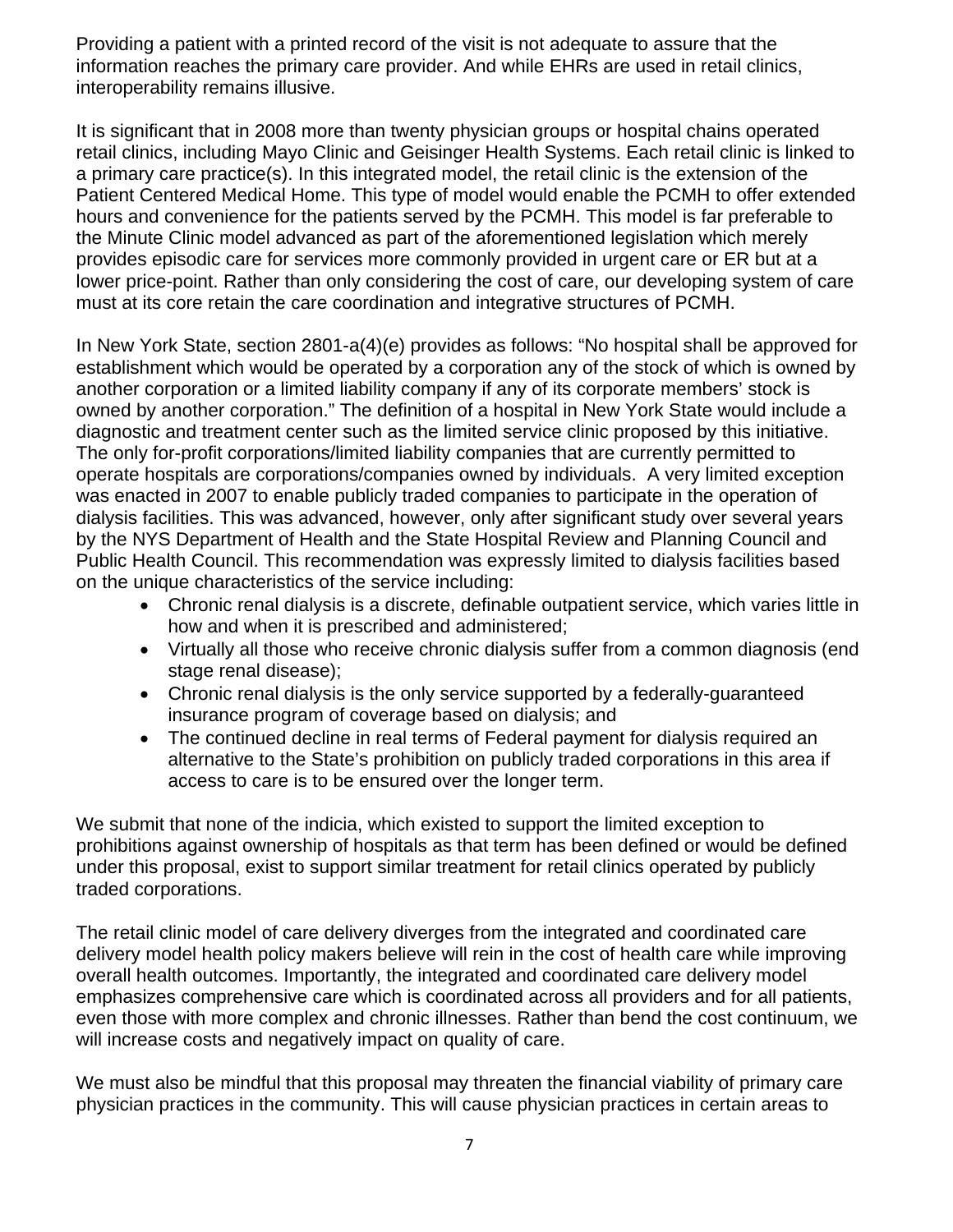close or to be sold to large hospital systems, displacing their patients, their employees and further destabilizing the health care delivery system in that community. We strongly urge that the Legislature reject this proposal.

# **5.) Preserving Prescriber Prevails Under the Medicaid Prescription Drug Program**

As you know, the Medical Society has long advocated for protection of the physician's clinical decision making authority and the patient's unfettered right to access the medication or treatment prescribed by their physician. This is why we strongly supported the Legislature's efforts in the past to establish and continue the "provider prevails" language as it pertained to the preferred drug program (PDP) and clinical drug program (CDRP) and why we oppose proposals contained in the budget to eliminate prescriber prevails for anti-psychotic medications as well as in the Medicaid fee-for-service program. Central to our consideration of these programs was our position that the PDP & CDRP procedures and rules should not interfere with the ability of a physician to assure that his or her patient had the most appropriate medication. We ask for you to remove these proposed changes in the proposed budget and for your support for applying a "provider prevails" policy to prior authorization administered by Medicaid managed care plans for prescribed medical services and pharmaceuticals.

Physicians are subject to an absurd number of requirements imposed by managed care plans and health insurers which force them to take more and more time away from their patients but which in many cases provide no commensurate benefit to the problem. This is extremely costly to the provider and very often diminishes rather than enhances care, quality and access.



#### Average Practice Cost of Interacting with Health Plans by Specialty

 As government seeks to shift risk downward to the health plans, we are concerned that already burdensome prior authorization processes will become more and more intrusive upon the physician. Already, physicians feel that the medication approval processes in New York cost them unnecessary time and money as they seek to assure that their patients have access to the medications they prescribe. As we move more and more of the Medicaid population into Medicaid managed care, this problem will worsen unless you take action to establish appropriate protections for physicians and their patients. Increasing ancillary practice burdens on physicians will not and cannot save money in the long term. Additional time consuming requirements take large amounts of time and time is an expensive commodity. These

*Source: Changes in Healthcare Financing & Organization, March 2010*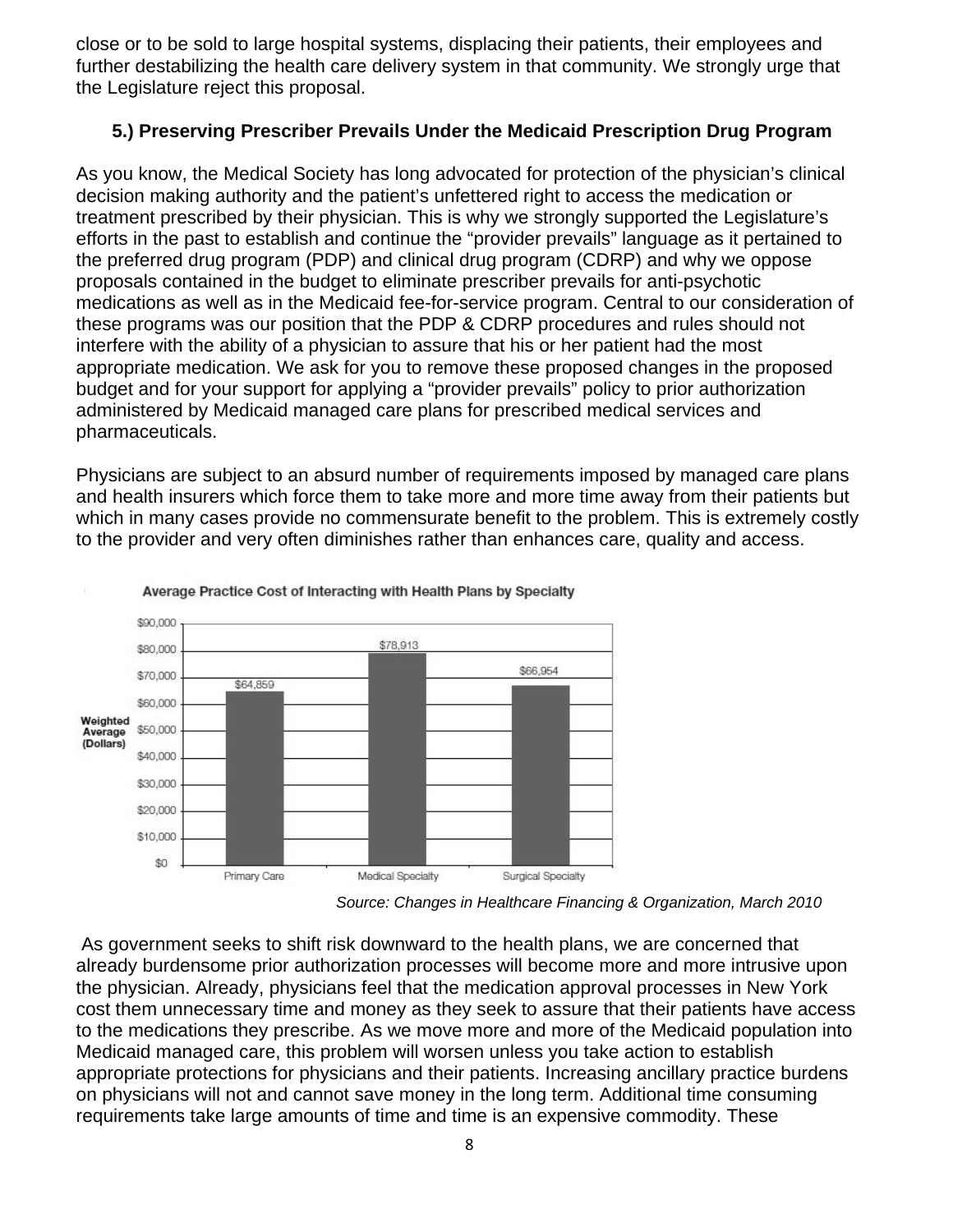problems will become even more acute as hundreds of thousands of New Yorkers will become newly insured in 2014, which will exacerbate the already extraordinary administrative burdens imposed on doctor's office. We must reduce this burden or patients will be unable to obtain the care they expect to receive by being insured.

As an example of these administrative burdens, I would like to draw your attention to the results of a survey of over 650 physicians conducted by MSSNY just over a year ago which clearly demonstrate the significant concerns of physicians regarding prior authorization for medications. Many of these physicians treat a large number of Medicaid patients in their practice. 96% percent of responding physicians believe that the current PA processes for medications present a burden to physicians and their office staff. 65% of these indicated that they or their staff spent more than fifteen minutes to receive PA from a Medicaid managed care plan for a prescription needed for their patients. 87% of respondents indicated that the Medicaid managed care plan either occasionally denied or frequently denied their request for PA for a prescription for a patient. 47% of physicians appealed the plan's denial of their PA request. Importantly, 72% of physicians who responded to the survey stated that at no time during the PA or appeal process were they afforded an opportunity to speak with a physician or pharmacist concerning the appropriateness of their prescription for their patient. Overall, 74% of respondents believe that the PA process is more difficult than what existed prior to October 1<sup>st</sup> and 75% find it to be difficult to access information regarding the Medicaid managed care plan formularies or step therapy rules. An overwhelming 94% of respondents believe that the lack of a single state-wide formulary for all Medicaid patients increases the burden on them and their office staff. Some of the most frequently cited Medicaid managed care plans include Fidelis, Blue Cross/Blue Shield, HealthFirst, HIP And MVP.

In our opinion, a provider prevails policy is an important protection which will assure access to medically necessary care and treatment. Additionally, another needed protection which would become operative upon the making of an adverse determination would be a requirement for the review of a physician in the same or similar specialty as the physician who has prescribed the medication. Currently, Article forty nine of the public health law does not require a physician in the same or similar specialty to be involved in the internal appeal of an adverse determination. We also support legislation (A. 2693) sponsored by Assemblyman Gottfried which would require a clinical peer reviewer to be a physician in the same or similar specialty as the physician who ordered the treatment or service or prescribed the medication. Moreover, we support legislation to require managed care plans to provide physicians with access to a clear and convenient process to override plan step therapy restrictions where (a) the physician believes in his/her professional judgment that the preferred treatment is expected to be ineffective based on the known relevant physical or mental characteristics of the covered person and known characteristics of the drug regimen, and is likely to be ineffective or adversely affect the drug's effectiveness or patient compliance; or (b) the physician believes in his/her professional judgment the preferred treatment has caused or is likely to cause an adverse reaction or other harm to the covered person. This language is contained in legislation (S.2086 Young) currently pending before the Senate Insurance Committees.

Lastly, we would note that the physicians who responded to our survey by a ratio of 3:1 felt that the PA process for medications is now more difficult. 76% found it difficult to access information regarding the Medicaid managed care plan formularies or step therapy rules. We believe that these responses are interrelated. To the extent that physicians cannot access important information regarding whether a drug is on formulary, the more time is devoted to the process and the impression that it is more difficult is made. Moreover, respondents almost uniformly (94%) believe that the lack of a single state-wide formulary for all Medicaid patients